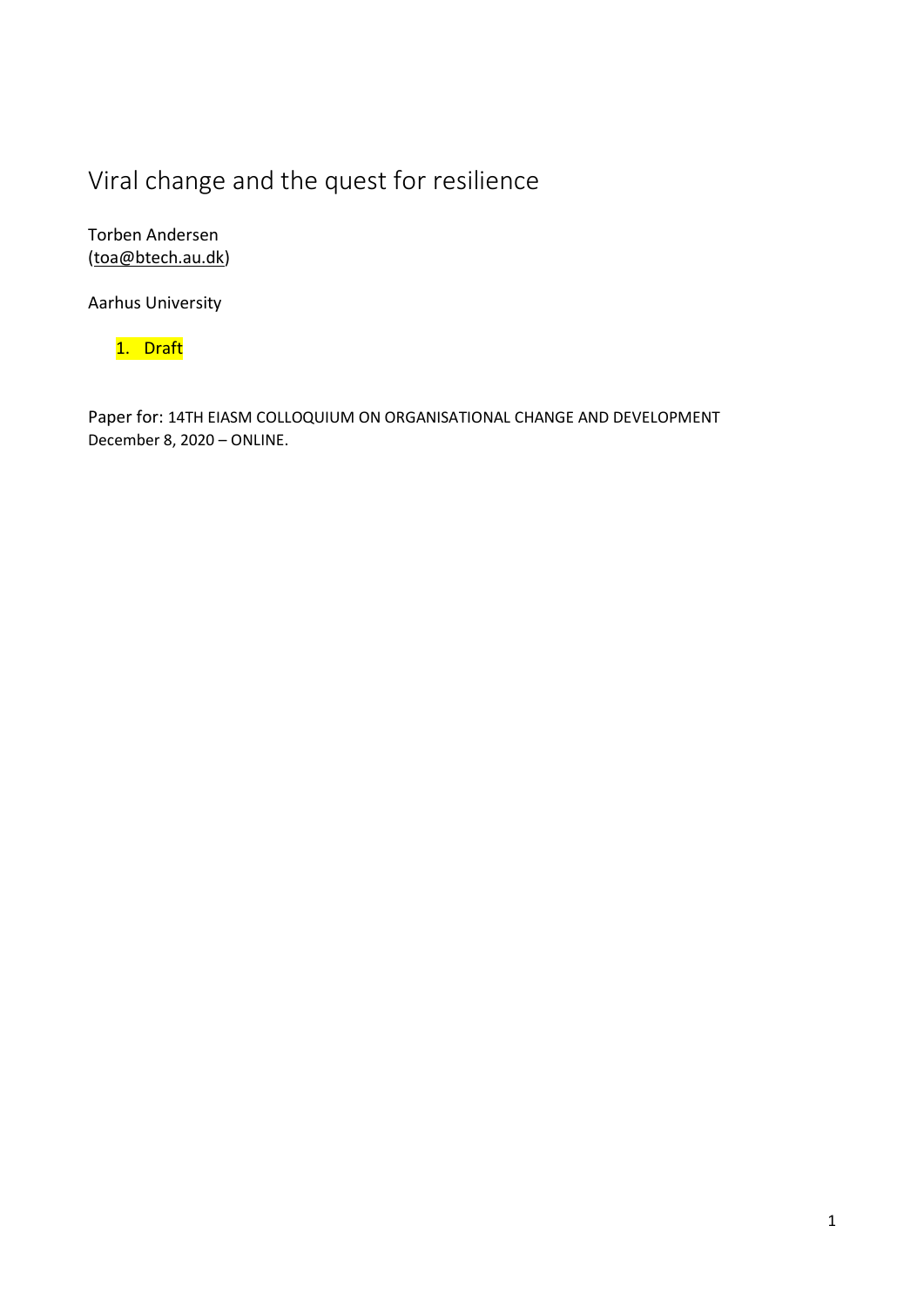## Abstract

In this conceptual paper the resilience phenomenon, which most recently has been associated with the COVID-19 outbreak, is mapped and put into an HR and change management perspective. The various approaches to resilience are discussed, with particular emphasis on the level of analysis and possibility of aggregation. The question is how companies and organisations in general, are to be successful in their attempts to become more resilient, while avoiding the classical management fashion dead-end. In meeting the increasingly complex and fast changing environments (called disruption, distortion, viral change etc.), the purpose is to provide management with a broader and deeper understanding of what resilience is based on, how it works and what the implications of it is.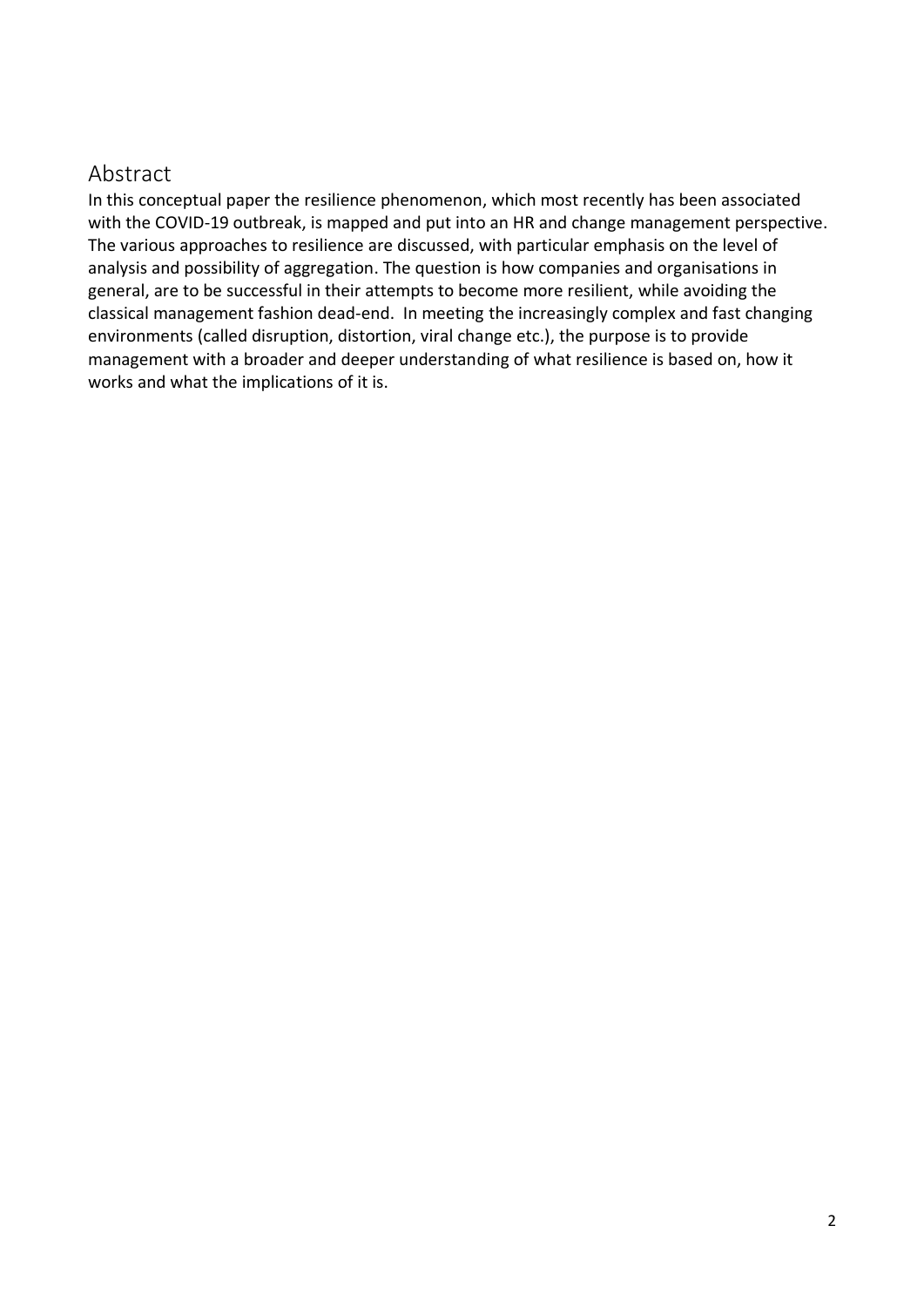## Introduction

Looking at the first 10 months the COVID-19 pandemic it has resulted in a massive and partially unexpected, sudden disruption to billions of employees around the World. Organizations have been forced to transform their operational routines virtually overnight. The new normal resulting from COVID-19 is based on adopted technology-driven responses, and human resources departments around the globe are suddenly in the spotlight. In companies as well as well as various types of organizations, HR teams play a vital role in a range of the urgent issues like helping to monitor and protect employees' health; improve engagement and morale; overseeing a mammoth work-from-home experiments and applying for Government salary subsidy schemes directly or indirectly through employers' associations. According to a recent Korn Ferry's survey of nearly 4,000 executives (in 98 countries and 23 sectors), companies are furloughing staffs at a rate three times greater than layoffs, and about 15 % of global organizations are instituting salary cuts and freezes. In addition, one in three Danish managers expects to have to fire employees again, when their company can no longer receive Government compensation (see Ledernes Hovedorganisation, 2020). Under these circumstances HR-leadership depends on whether organizations are able to make the crises situation manageable, through orchestrating various roles, instead of being overwhelmed by the different demands, crisis management is also here in demand (Alliger et al. 2015). It is basically to adopt a systematic approach to here-and-now problem-solving, and still relate to the overall policies and programs formulated earlier. HR - crisis management and - resilience, it could be labelled, has not seen been studied in dept before, seen in the light of the relatively stable routine descriptions of the function (Nilakant et al. 2014 and Bardoel 2014), and resilience is yet again being promoted as the new important phenomenon, which individuals and collectives like companies and organizations have to possess in order to survive in this yet increasingly turbulent and fast changing environment caused by COVID-19. Without entering into the debate on how and what to be done to fight horrible virus, we will in this paper try to look deeper into the managerial implications, and myriads of suggestions, following the economic close-down of many sectors in almost all countries. Resilience is no longer a nice-to-have, it's an imperative for businesses and continuities. Weekly, and for some even daily, suggestions sent from the large consultancy agencies, universities and the like, mainly in form of smaller articles and webinars, where management advice is delivered, see the two examples below: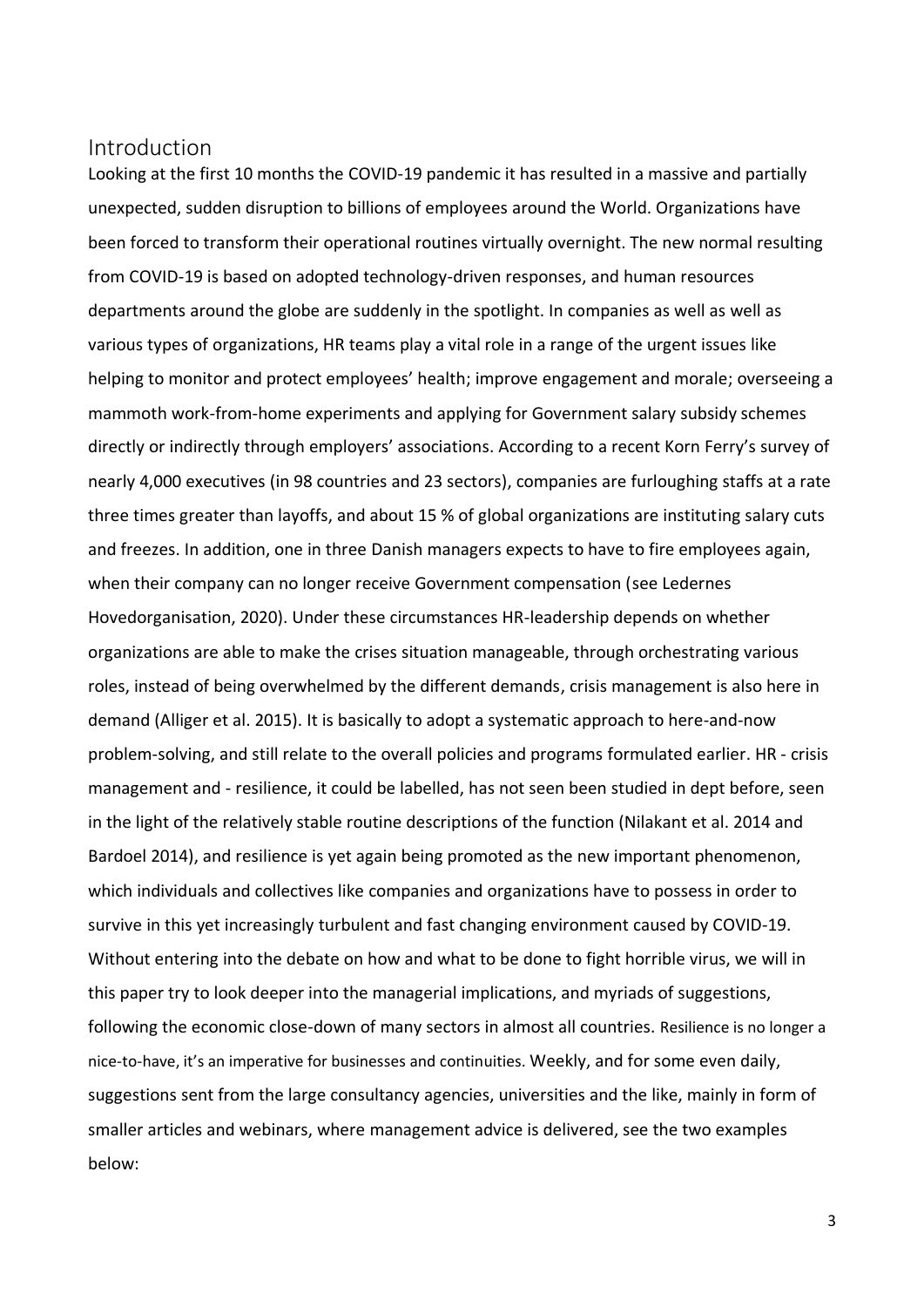"(...) the pandemic has shown us the high price we are paying for the modern focus on efficiency at the expense of resilience" and "(...) the relentless drive for efficiency above all else has also eliminated any redundancy or buffers that might exist. Business school professors might call such redundancy and buffers "waste" or "slack." I think the better word is resilience because two important features of systems that can bounce back from adversity are the alternative mechanisms by which they can operate and the availability of buffer stocks for unanticipated swings "(Roger Martin in Washington Post, March 27, 2020).

Besides emphasizing resilience as the solution, it is here seen as the opposite of efficiency, and suggested synonymous with phenomena like waste and slack, which are considered positive in this quote. The claim is, that the phenomenon – defined in various different ways, and at many analytical levels – makes the owner(s) able to handle crises situations in a competent and constructive way, and even be able to thrive under a high level of uncertainty and change. It is in many ways presented as a panacea towards a broad variety of challenges in corporate life, and this naturally triggers questions about the character, composition and real potential of the phenomenon. This in order to understand how individuals perceive and cognitively process crisis events and related (post)crisis behaviour at an individual as well as a collective level.

## The various resilience approaches

Looking back on resilience, the number and variety of approaches to this reintroduced concept are more than usually seen; ranging from different sub-disciplines in psychology, pediatric research, (social)ecology to archeology. In addition, many elements within the resilience theory have been studied earlier under several other etiquettes within organizational behavior and psychology and various types of management literature (change management, agile organizations/agility, crisis management etc.). Still, the very explicit link to change management is relatively new, and the several analytical levels – not least the strategic, where the community practitioners is on a continuous search for new and more fruitful approaches - makes the phenomenon interesting in its own right.

In today's work life both individuals and organizations have faced stressful situations, major setbacks and failures following autumn 2008 - the financial crisis - and the spring 2020 – the people-based crisis (Caliguiri et al. 2020). However, we have also seen fast recovery, strategies and initiatives towards totally new business models. To put it in older and more general terms, we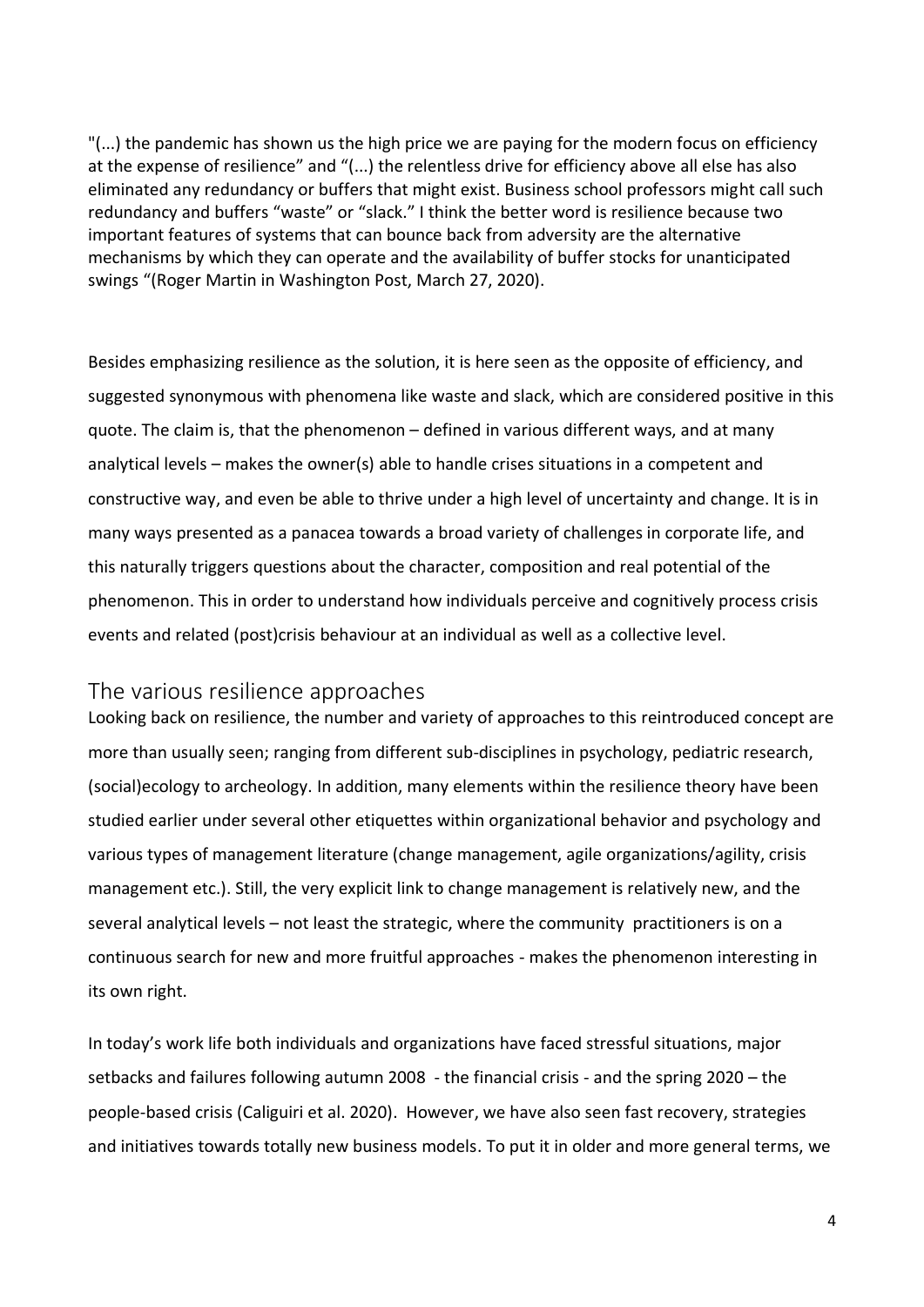have experienced a much higher levels of uncertainty, change and latest: disruption of old categories and demarcations, which has contributed to an increasing focus on what to do and how to tackle this situation. Here resilience has been presented as one of the most suggested options, and in many respects, if implemented properly, a solution to any major challenge. This is – as we normally see with newly promoted solutions in the management domain - to a limited degree based on empirical findings through either deep case studies or broader tests of degree of use of (parts of) the phenomenon. This way resilience has followed the usual route for new managerial concepts, the intuitively obvious solution to all. Still the challenges which have prompted the growth of research, and consultancy, into individuals and organizations on how to cope with theses phenomena, have indeed been experienced by managers and employees in many organizations and companies. So even though it can be claimed, that resilience has had a highly normative point of departure, being presented almost as a panacea, it is to a lesser extent based on precise problem situations, which only a few companies have experienced, everybody is challenged, even in good economic times. The difficulty with mapping and understanding resilience lies more in pinpointing what is it and what does it consist of? In addition, what are the potential antecedents, elements, processes and outcomes of resilience? What is the link to change and continuity? Can it be leveraged and if so how? Can it be aggregated from an individual level to an organizational level? Branicki et al. (2015) talks about the opening of the black box of resilience. We need more conceptual clarity and later empirical findings in this domain, and during a COVID-19 pandemic is an excellent time.

## Earlier defining studies

Resilience theory is, as mentioned above, an expanding body of ideas, that attempts to provide explanations for the source and role of change in adaptive systems. Particularly the kinds of change that are transforming the systems. The scholars from various disciplines have contributed to the current state of this formulation. Mainly in psychology there has been a larger group of researchers, who have used the term and carried out more thorough investigations, eg. research in child psychology (children's ability to overcome and sometimes even thrive in response to traumatic experiences) (Bardoel et al., 2014). Several studies have shown, how children are capable of surviving "almost everything", and resilience has been elevated to being the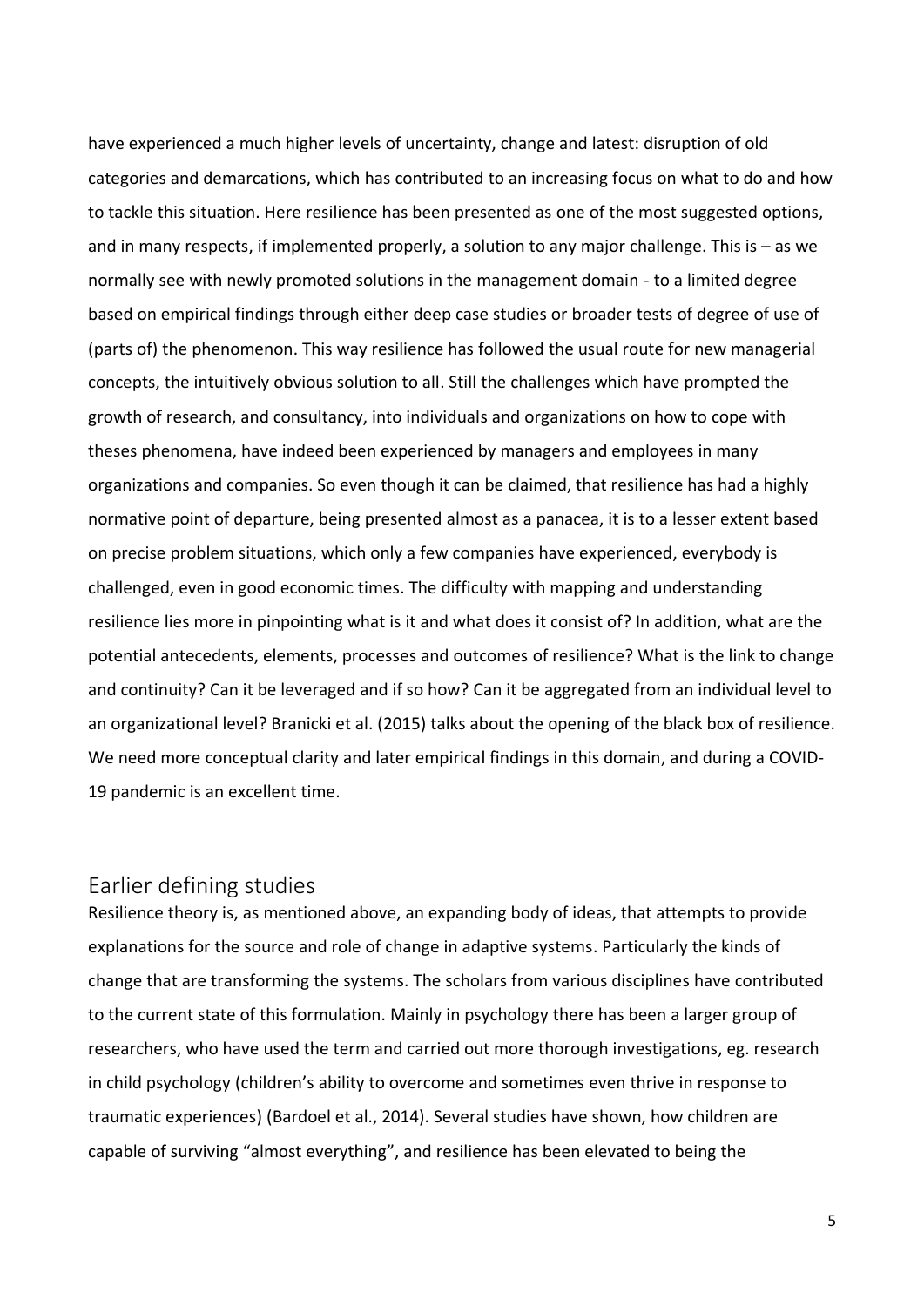explanatory factor. Markman and Venzin (2014) describes it as an ability to adapt, endure and bounce back (Markman and Venzin, 2014 p. 1106 see also Cooper et al 2014, p. 2466). In particular, the "bouncing back" has been stressed in the psychological literature, whereas the skills and capacity to be robust has been emphasized in much of the organization and management literature (Cooper et al. 2014). In particular reflections in direction of: why do some people have the ability to manage negative emotions and find meaning and overcome very stressful situations, while others are descending into deep depression? How come they can remain effective in the face of tough demands and difficult circumstances, and actually grow stronger of the process? And following this question, if it is possible for individuals to behave and act to successful, how can companies promote this this through strategies and policies and can this be elevated to the collective, organizational level?

Some of the empirical studies have been focusing in more extreme situations, eg. among survivors of the 2010-11 earthquakes in Christchurch New Zealand (see Walker et al, 2013 and Walker & Nilakant, 2014). In the New Zealand group of researchers, the natural catastrophe findings have been broadened out to "organizational life" in general. The Canterbury earthquakes in 2010-11 introduced severe and unique challenges to the region, including organisations dealing with loss of buildings, customers, and employees dealing with relocation, restructuring, rebuilding. Many of the challenges that were originally prompted by the earthquakes are now part of the everyday life in many of the local New Zealand organisations, resulting in a "new normal", which both managers and employees have adjusted to. The extent to which organisations survive and thrive in these changing circumstances may be partially attributed to organisational resilience, which in turn depends on organisational ability to learn and adapt, but also on employee engagement. The researchers at The Resilient Organizational Research Programme (ResOrg.org.nz) also found, that organisations benefit from incorporating employee resilience in their continuity and contingency plans. HR has in other words yet another job in this situation: A key issue is the need for the human resource function to reframe its practices in a post-disaster context, developing a specific focus on understanding and addressing changing employee needs and monitoring the leadership behaviour of supervisors. In addition, the importance of flexible organisational responses, based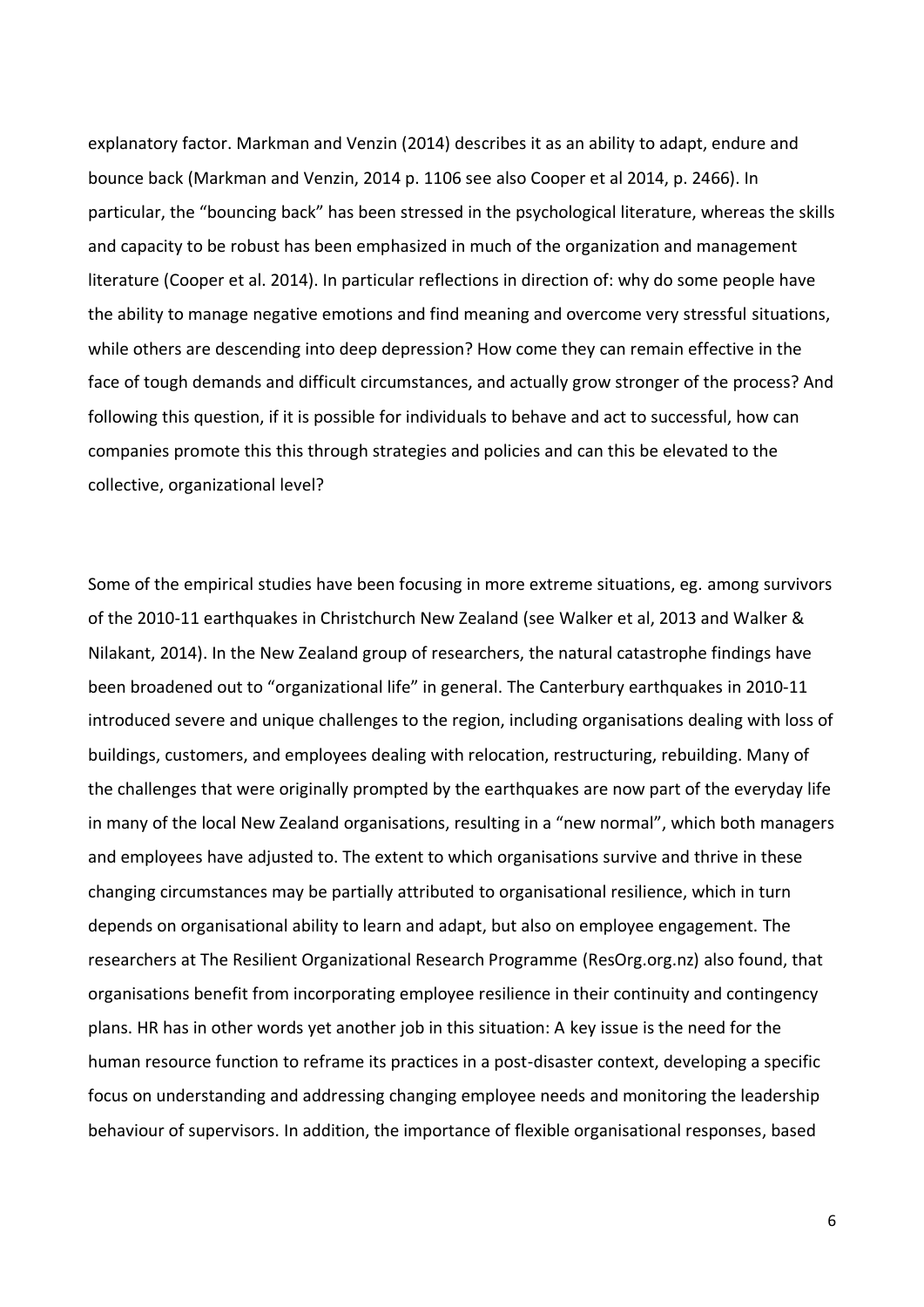around a set of key principles concerning communication and employee perceptions of company support, was emphasized (Nilakant et al. 2013). Along the same lines, Van der Vegt et al. suggest that resilience is characterized by:

*"[A] potential traumatic event that is collectively experienced, has an acute onset, and is time delimited; disasters may be attributed to natural, technological or human cases" (Van der Vegt et al., 2015).* 

The concept states, that when an organization is threatened by its survival, employees in the organization could develop the ability to effectively handle the threat and come out even stronger and learn from experience, which can be used in more daily routines.

## The situational perspective

Part of the resilience literature is making a more or less explicit distinction between the everyday and the extreme situation, in which resilience is unfolded. The above-mentioned New Zealand research group studied two major earth quakes, and how "normality" was reinstalled, actually combining the two concepts – everyday and extreme situations. Branicki et al. (2015, p.4), also makes this distinction and operates with four types of resilience: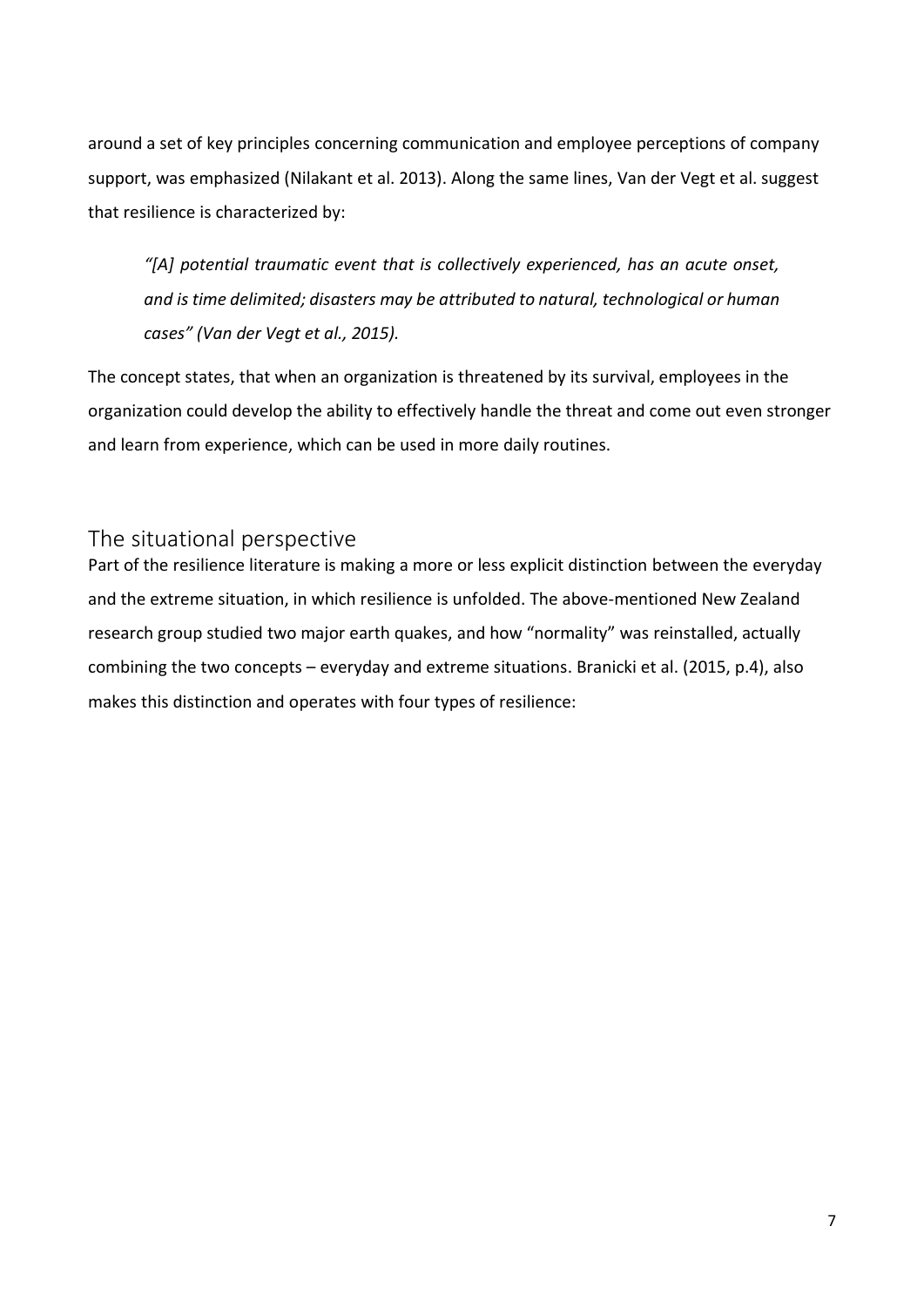#### Business as usual



#### Extreme threats and events

This way the authors are providing a framework for including a broader variety of situations and activities, and paving the way for linking the different analytical levels. It is however, also treating resilience as distinct categories, and thereby not as a continuum, where varying degrees of resilience can be present. The distinction opens for the discussion what kind of link there is between being resilient in the daily routines and the extreme situations and secondly what the link are between the individual and the organizational level (we will discuss this below).

Another question we would like to raise is whether everyday resilience and ability to carry out continuous changes, prevent a demand for radical changes, and therefore necessitate extreme situation resilience? The argument has been presented between incremental versus radical change, or continuous change versus episodic change. Will the former prevent the latter, ie. implying a trade-off between the types of change necessary. Or do we see a link between the two types of resilience – that the build-up of everyday resilience will make people better at tackling extreme situation resilience.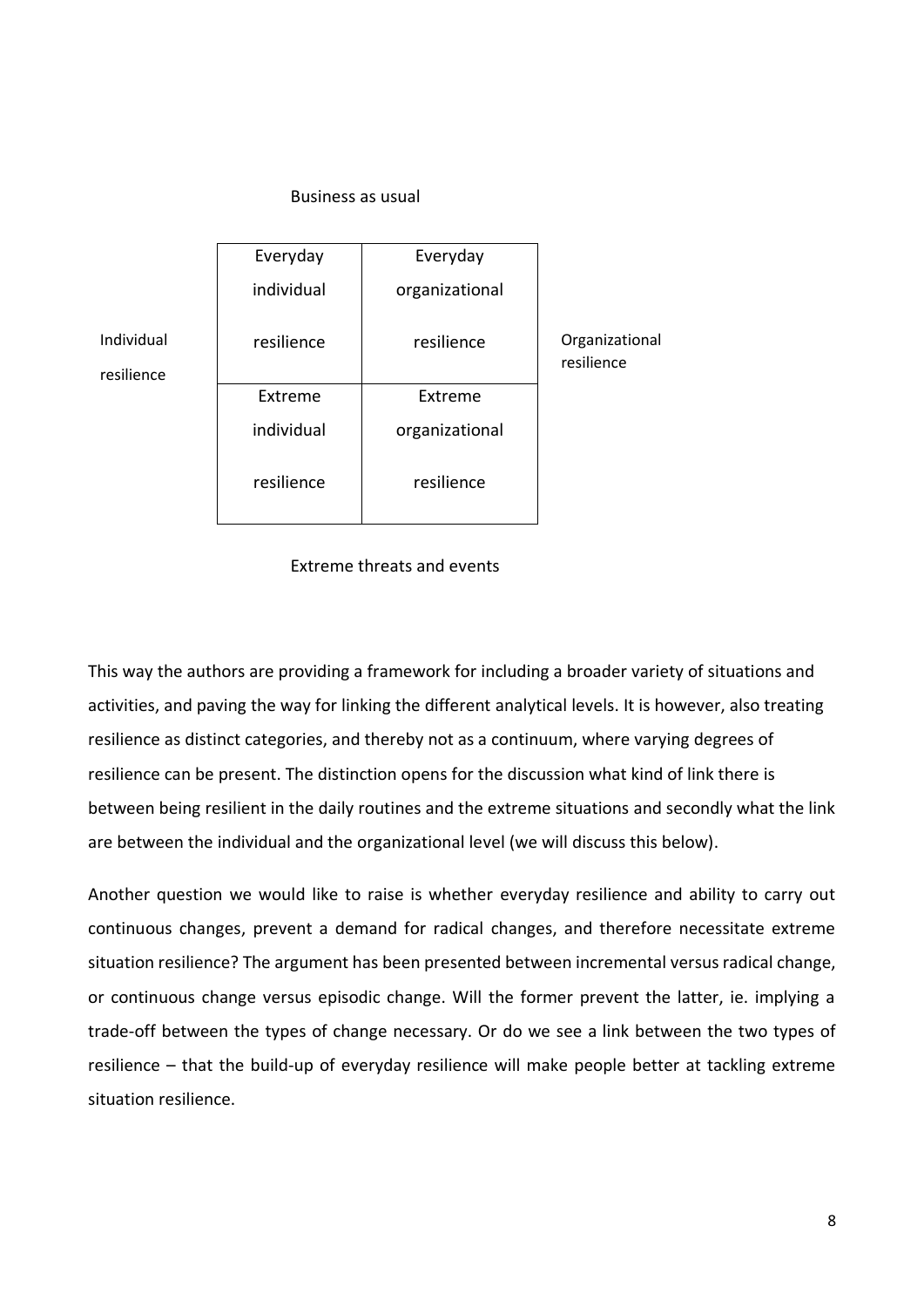Aguinis; Villamor and Gabriel (2020) have also discussed employee responses to COVID-19 on the behavioral level, but mostly related to corporate social responsibility. Here the argument goes, that successful implementation of policies is highly dependent on the centrality and level of embeddedness of the policies. To be effective, CSR (and HRM), has to fully integrated into the organization, else employees will not engage with it in their everyday work. People have shown negative reactions to CSR support initiatives targeted at COVID-19 victims, because it was not integrated effectively into the company's (Amazons) routines and operations (p.427).

### Level of analysis

One of the first more thorough attempts to combine resilience on an individual, collective or organizational level is Lengnick-Hall et al., who defined organizational resilience as:

*"[A] firm's ability to effectively absorb, develop situation-specific responses to, and ultimately engage in transformative activities to capitalize on disruptive surprises that potentially threaten organizational survival" (Lengnick-Hall et al., 2011).* 

The engagement in collective transformative activities is to a large degree based on employee resilience, ie. ability to change successfully, while using these capacities to overcome challenging situations. The authors focus is on specific cognitive abilities, behavioral characteristics, and contextual conditions, and it is precisely through challenging situations, employees can both develop and maintain resilience, if a variety of HR principles and policies are initiated at the company level (Lengnick-Hall et al., 2011). When organizations are in a difficult situation or undergoing change, employees can often feel confused and threatened about losing control and in the end their job. But some companies have developed an ability to survive these conditions, though they may appear frequently. To do this, Lengnick-Hall et al. have suggested key elements, which organizations need to develop to create capacity for resilience. This includes:

*"[A] set of individual level knowledge, skills, and abilities and organizational routines and processes by which a firm conceptually orients itself, acts decisively to move forward, and establishes a setting of diversity and adjustable integration that enables*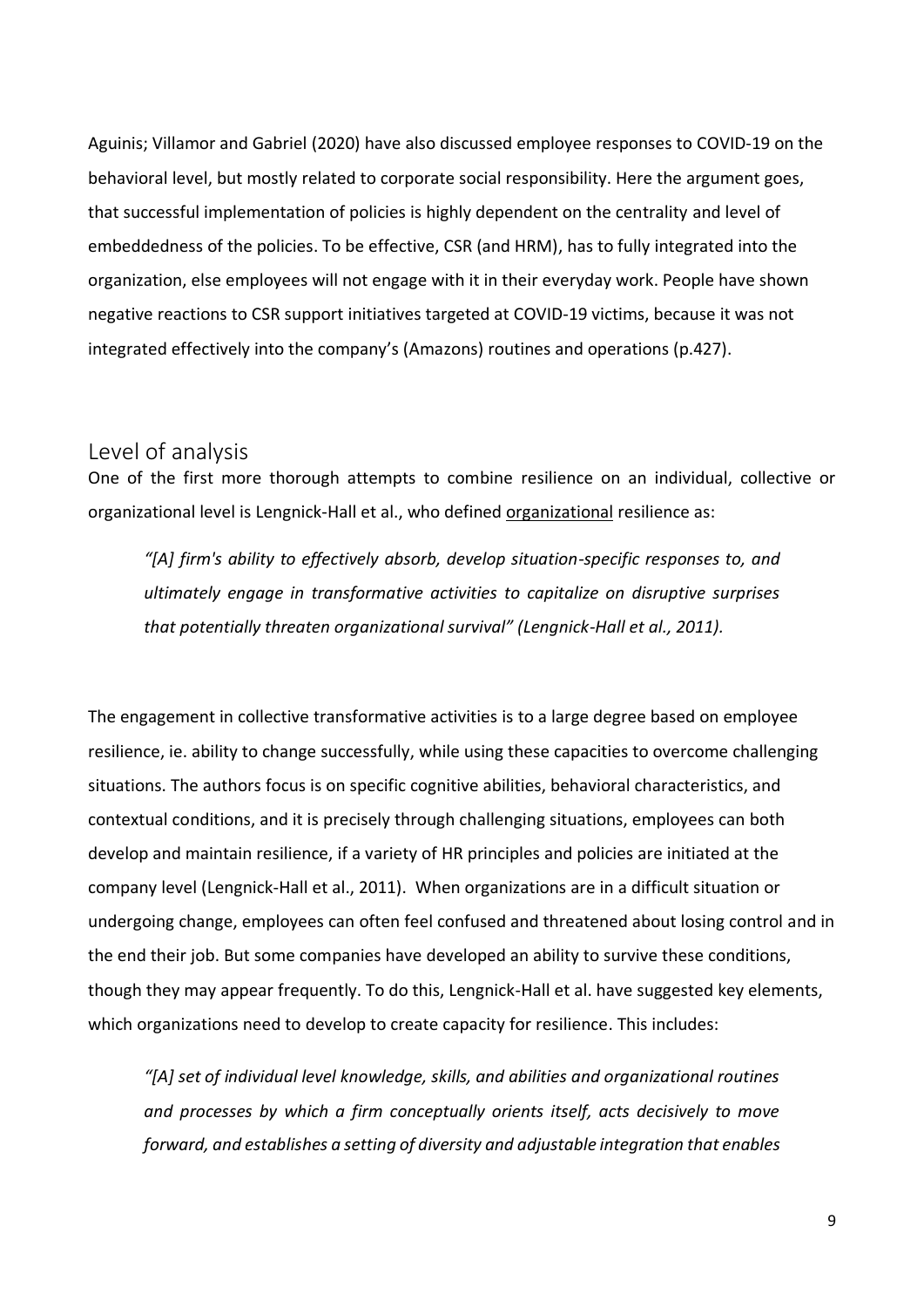*it to overcome the potentially debilitating consequences of a disruptive shock" (Lengnick-Hall et al, 2011).* 

The emphasis on knowledge, skills and abilities (KSA's) is quite similar to more general demands placed on employees under HRM, they are however, in this case, targeted more towards specific circumstances. Also Van der Vegt et al. argue, that it is the employee's characteristics that are important, when developing resilience:

*"Many employee characteristics might be important in this regard, including individuals' skills and abilities, cognitions, affect, behaviors, and self-regulatory processes. Examples include intelligence, self-efficacy, emotional stability, openness to experience, social support, emotion recognition, self-discipline, resourcefulness, and cognitive flexibility" (Van der Vegt et al., 2015).*

These skills are part of the development of systems, and tools that should help the employees to withstand potential external disturbance and response in an effective way. The focus on developing collective resilience though individual level, employee, resilience is based on the finding that people who are better equipped to deal with challenges, both to the internal as well as external organization's environment. When employees are put in this situation which includes restructuring, workload, and changes in personal circumstances, they could can develop new capabilities and expand abilities, in order to perform better for the organization. Lengnick-Hall et al. (2011) suggest, that the elements should over time be implemented into a strategic human resource management system, which would make the organization as a whole more resilient. In other words, resilience is also a demand placed on managerial level, resilient managers creating conditions for employees to develop resilience. In addition, HR of course has an extra obligation in this situation. Walker et al. (2013) have made a guidance for HR practitioners, when managing in disaster situations and post-disaster recovery. Here focus is on demands placed in (in particular) (middle)managers and the need held by employees, ie. resilience is not just yet, another demand placed on hard working employees, but also a more focused leadership behavior on surveilling, communicating and reporting back (Walker et al. 2013, p. 9ff).

10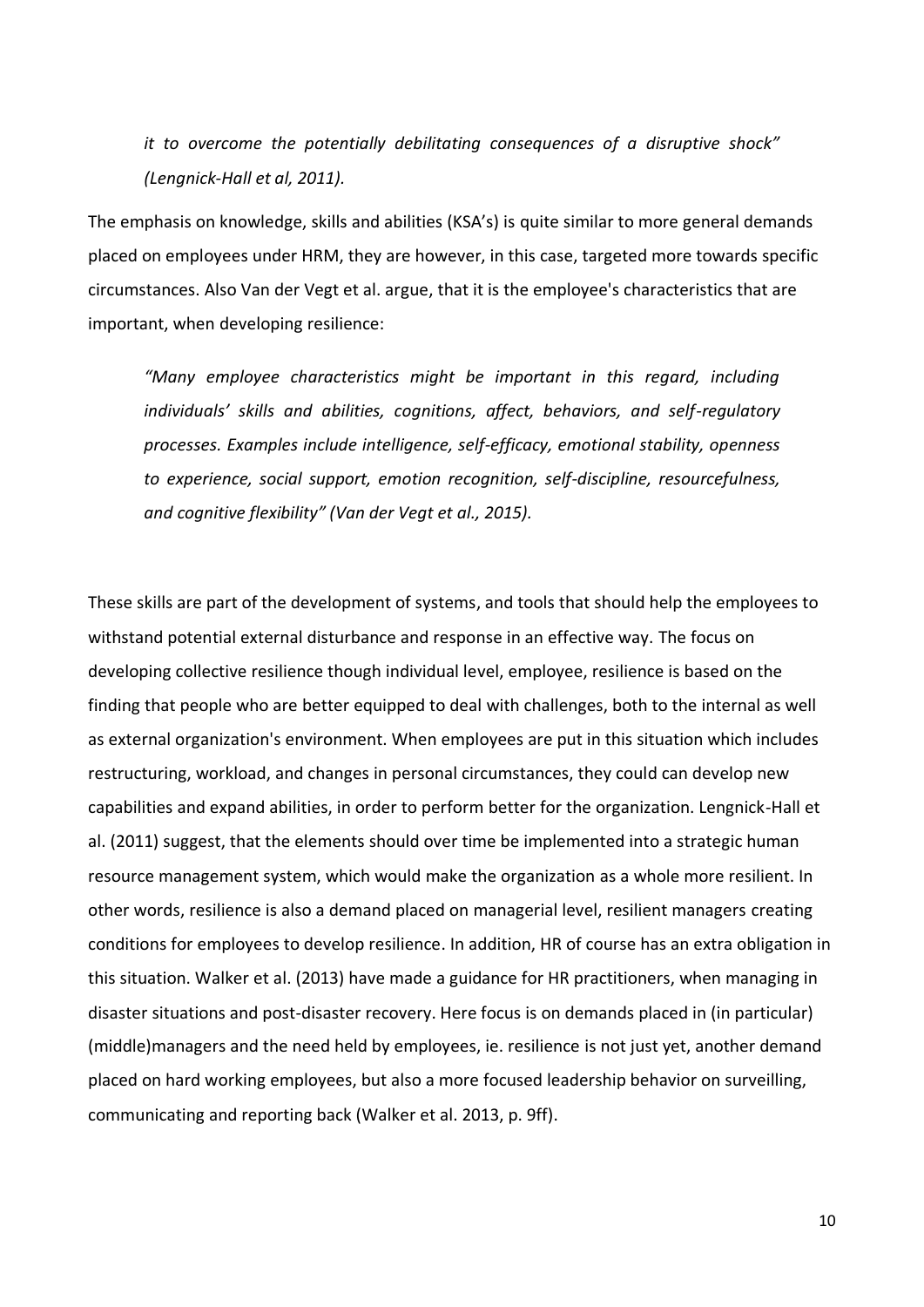Moving to resilience at team level, this has been studied for a while (even though the attention to this compared to individual resilience focus has been much higher) (see West et al. 2009; Stephens et al. 2010, Bennet et al. 2013 and Alliger et al. 2015). The focus on teams and their abilities have become relevant with the high workloads and limited resources often characterizing organizations and companies today. Here team performance and cohesion is expected to sustain (and perhaps even strengthened), even under intense pressure. Team resilience literature is also to a high degree characterized by the "bouncing back"-metaphor (see eg. West et al. 2009, p. 253), and focus is similarly on extreme situations, like difficult assignments, severe time pressure, high consequences, challenging conditions, hazardous work, crisis events etc. Focus is on planning and adapt, through the following team behaviours:

- Anticipating and planning contingencies, understand current readiness, understand early warning signs and prepare to handle stressors.
- Assess challenges (quickly and accurately, address "chronic" stressors, maintain processes under pressure and seek guidance
- Regain situation awareness, conduct team debrief, address concerns of risk points and express appreciation

Some authors even mention an institutionalization of resilient team behaviour, leading to a team resilience culture (see Alliger et al. 2015, p. 183).

Team resilience is however, according to Alliger et al. (2015, p. 176), distinguished from individual resilience, ie. a group of resilient individuals does not make a resilient team for many reasons (for example communication breakdown, leadership disputes, lack of shared mental models etc.). It is in other words not possible to aggregate resilience at lower levels to reach it a higher. It is distinct categories, which paves the way for a change in approach towards a social systems perspective.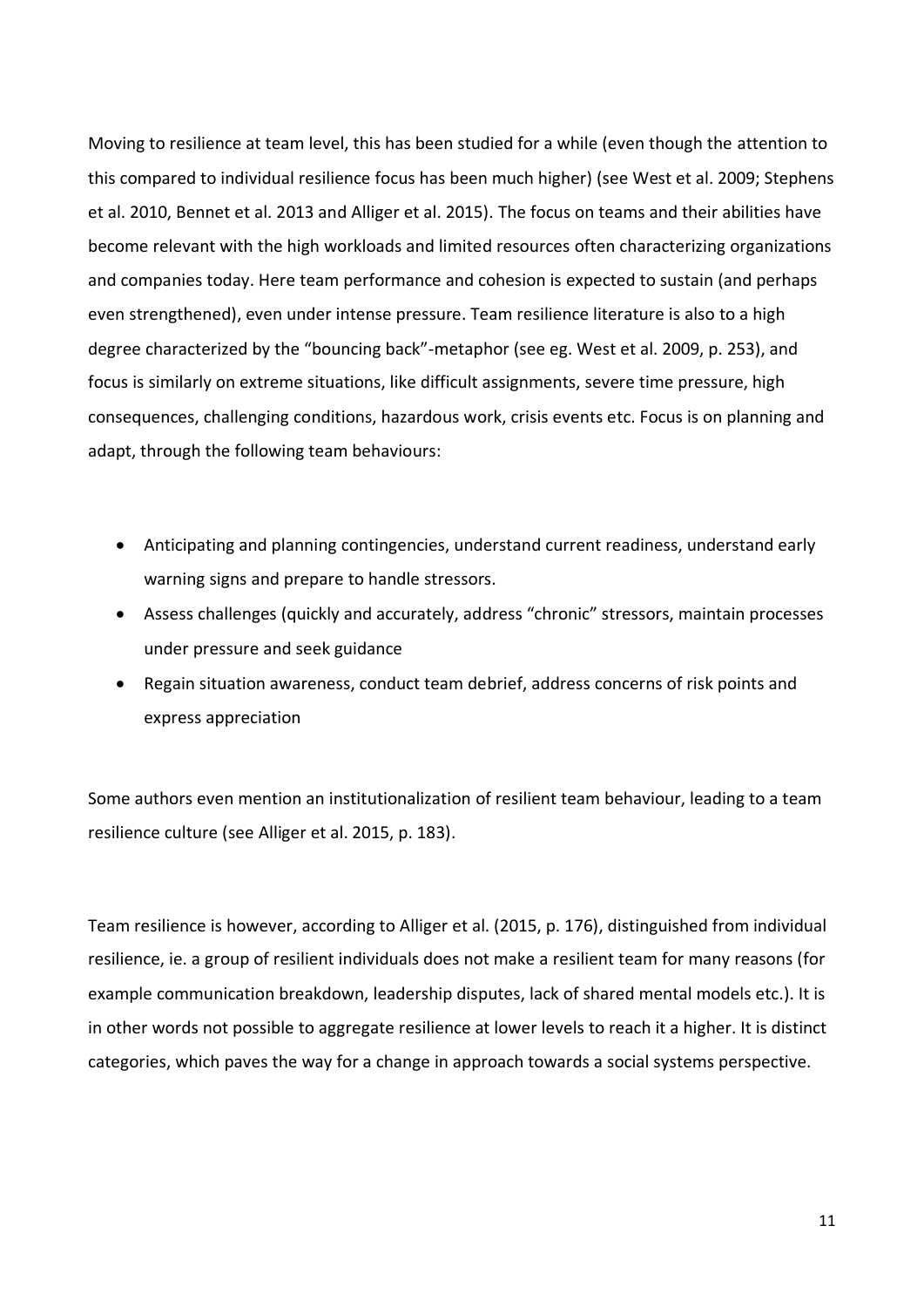### The systems perspective

In a systems theory perspective, resilience is studied in order to understand the source and role of change, particularly the kinds of change that are transforming, in adaptive systems (Holling et al. 2002:5, Levin 1999). The theoretical basis is dynamic cycles, which are linked across spatial and temporal scales, and resilience is the amount of change a system can withstand while retaining certain functions and/or structures (Rappaport 1968, Holling 1973, Levin 1999). Resilience is the ability of a system to remain functionally stable in the face of stress and to recover following a disturbance (Redman and Kinzig, 2003). Reducing this to a single word, it is the capacity to be flexible. Flexible and adaptive capacity is enhanced by a rich social memory of alternative situations and responses, and by the accumulation of social capital in the form of the networks of trust, shared knowledge, and actual materials needed to facilitate those responses. Very much in line with organizational and to some extent team resilience. A paradox, however, is that many human systems organize toward efficiency, which can reduce flexibility. So what happens then to resilience? Efficient behaviours, such as specialization, reduction of redundancy, and streamlining of connectivity, allow a system to produce more at a lower cost of labour, at the expense of here and now adaption. The question emerges as to whether we can substitute type of resilience (flexibility) for another (efficiency) (Redman and Kinzig 2003)? The key to enhancing system resilience is for individuals, their institutions, and society at large to develop ways to learn from past experiences, and to accept that some uncertainties must inevitably be faced.

Nordic work life studies have for many years claimed, that employees in companies and organizations in this particular region, over time have become more active co-leaders of operations (see eg. Torvatn et al. 2015 for a the more recent contribution), where a high level of autonomy means more agency and influence leading to faster economic recovery in crisis situations (Gustavsen 2012). By empowering employees, many tend to develop a feeling of trust, togetherness and high level of commitment towards work and the entire unit (Parry, 2015). Andersson explains, "co-workership is a potentially important social resource that generates organizational resilience" (Andersson, 2014). Further on Van der Vegt et al. (2015) who argue that: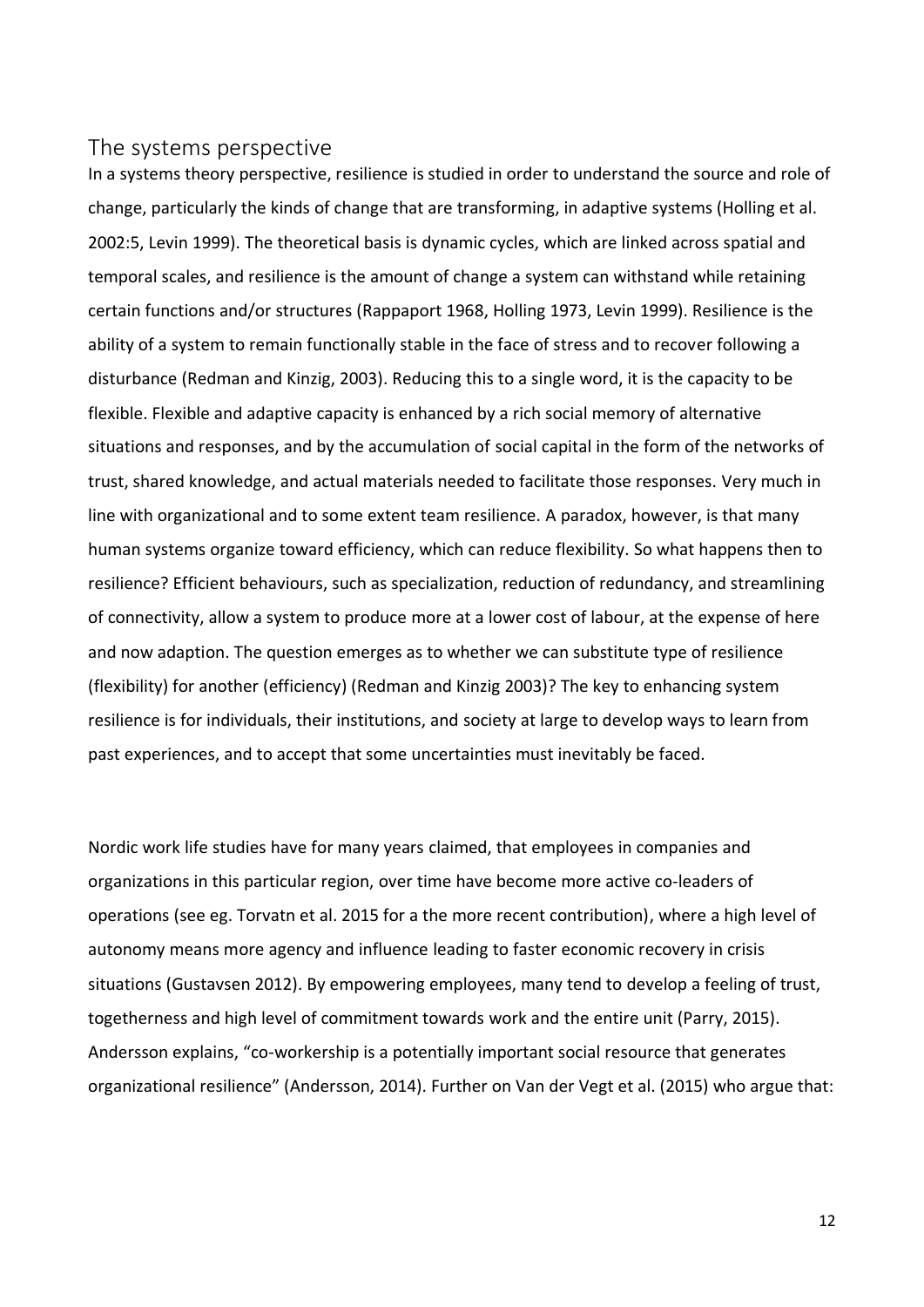*"During crises, formal role descriptions usually no longer suffice; new procedures have to be invented, and new ways of cooperation may need to be developed. Such adaptive responses require the ability to quickly transform the formal structure and to use decentralized, team-based or network approaches to problem solving. Case studies related to organizational resilience indeed suggest that highly bureaucratic, command-and-control style structures impede creativity and adaptive behaviors of employees".*

By developing a capacity for resilience at "lower levels", it increases the overall resilience of the system, according to van der Vegt et al. (2015, p. 977). This is reinforced by key HR-institutions like being represented in top management teams (TMTs); written down HR strategies and HRinvolvement in change from the outset (Andersen & Hällstén 2015, p. 104). The awareness of the importance of HR elements for the whole organization and management (Brewster and Larsen 2000 and Lindeberg et al. 2013). Besides the Nordic researchers also Bardoel et al. (2014) have presented result, demonstrating that resilience can be developed through a variety of HR practices. They suggest that these resilience-enhancing HRM practices may be defined as:

*"HRM practices that are intended, implemented and perceived to offer employees opportunities to 'spring back' from adversity and to develop and maintain resources that strengthen the resilience dimension of psychological capital." (Bardoel et al. 2014).* 

It is in this light tempting to conclude, that resilience is old win on new bottles, these practices have been present for a while in companies with a high level of employee autonomy and discretion. However, the resilience phenomenon has in the literature mainly been initiated at the individual level (Bardoel et al., 2014) and aggregated to an organizational context (Lengnick-Hall et al., 2011). The Nordic contributions have, mainly argued to be further elevated to a collective institutional level (see eg. Andersen and Hällstén, 2015). This collective level is claimed to be present in many companies in the Nordic countries, because of unique Nordic work life model, developed over several decades (see Gustavsen, 2012). Here resilience is a more or less indirect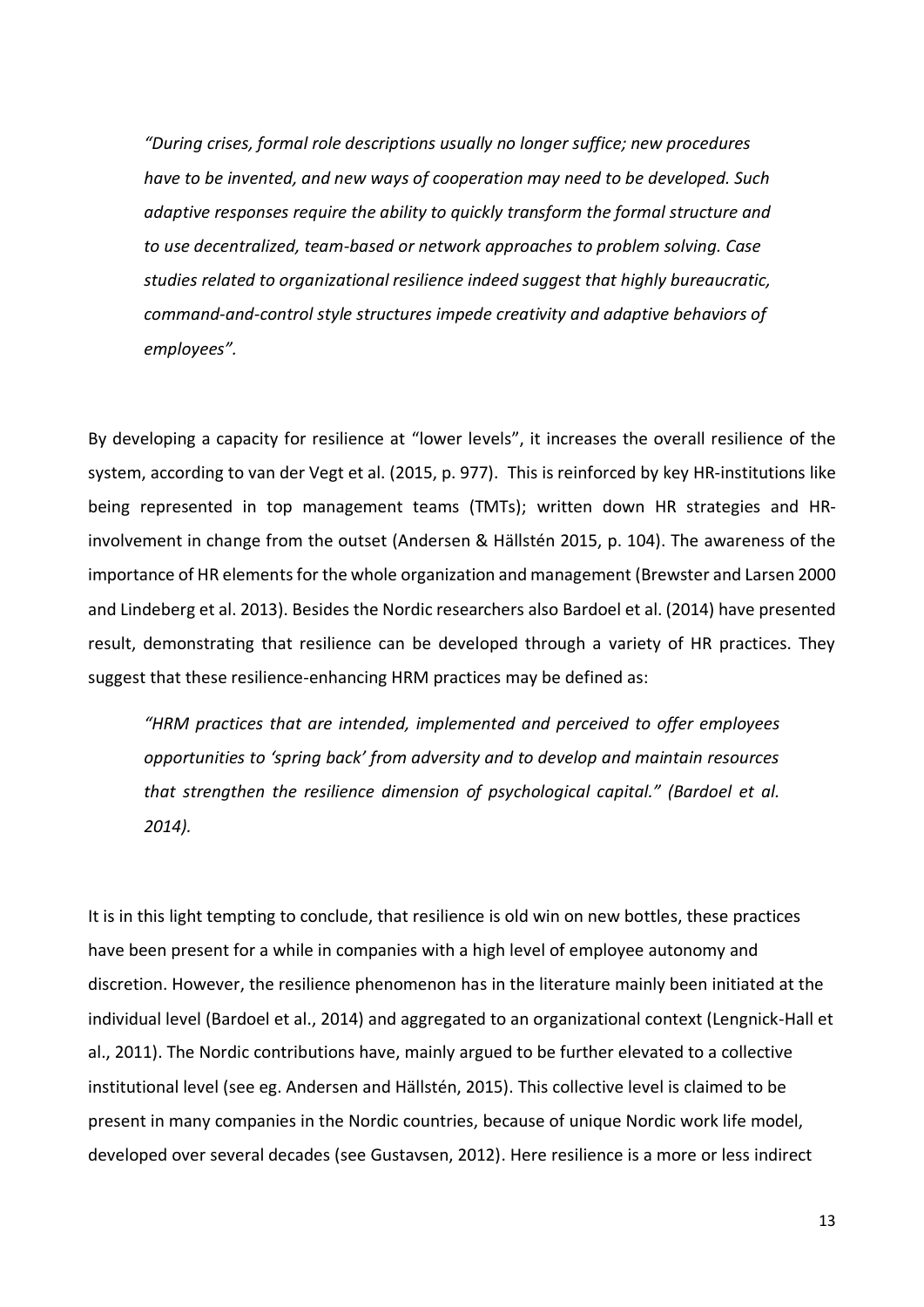outcome of a management approach, based on co-workership or "medarbetarskap" (Swedish term).

*"The concept could be describing as the opposite of leadership and more than the passive followership. Co-workers, in this sense, are active co-leaders of joint operations" (Andersen and Hällstén, 2015).* 

It is in other words a collective process where employees' high demands for management and vice versa about being good employees, under responsible autonomy. Workers are responsible for their own work and for their relations with their colleagues and their employer, who on his side is responsible for humane work and employment relations. There is a mutual process between them that one has to deliver, and this cooperation has been key (Gustavsen, 2012, p. 4). If the partners in a company could cooperate, any problem could be tackled, the only thing you'd need would be local agreement; rules, criteria and diagnosis. Finally, the autonomy is often linked to learning opportunities at workplace level, ie. treating people at the workplace as active and creative actors, will pay off in as much as adjustment to new and difficult situations will trigger initiative and innovative behavior, rather than leaning back, waiting for the management to take over and solve the problem.

In the Nordic case, we do see establishment and maintenance of positive, sustainable relations, where HRs role is more than just formulating policies and composing bundles of effective HRpractices. The link between individual level resilience and organizational level is often presumed, ie. the often complex interplays very seldom described empirically. And the number of processes by which individual resilience influences organizational resilience is not empirically supported. The link between individual and organizational resilience is not one of simple aggregation due to the complex interdependencies between levels of analysis, strong and flexible institutional frames, within which company relevel employment and work relations can unfold. Branicki et al. (2015) found in their empirical study (of 137 resilience managers in 127 public and private sector organizations in UK and France), that resilient managers often had difficulties in the relationship with employees, actually having rather poor quality interaction with co-workers. Similarly, Kahn et al (2013) talk about unhealthy relations processes jeopardizing organizational resilience, so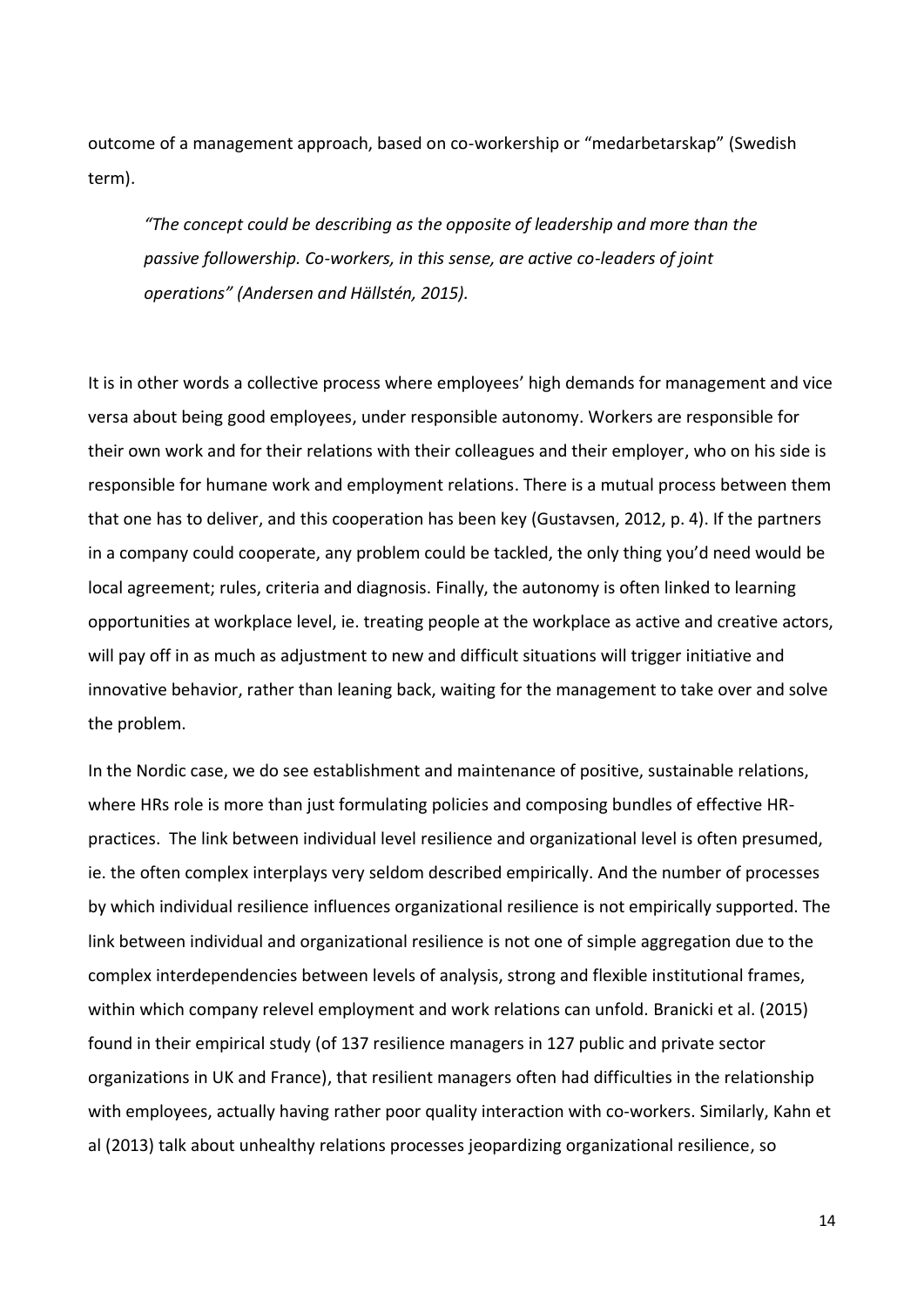resilience is not necessarily a preferred solution in all situations. It has to added, that Branicki et al. (2015) focus on the nature of resilient work, and how the respondents faced core challenges in their day-to-day work, which they saw as inherent to resilience work. Mainly impossible work, pointless work, unsupported work and unpleasant work was identified, and the following cognitive, emotional and physical stressors associated with this, actually undermining resilient, and sometimes even stigmatizing, resilient managers and workers.

We have summarized the main levels of analysis in the table below: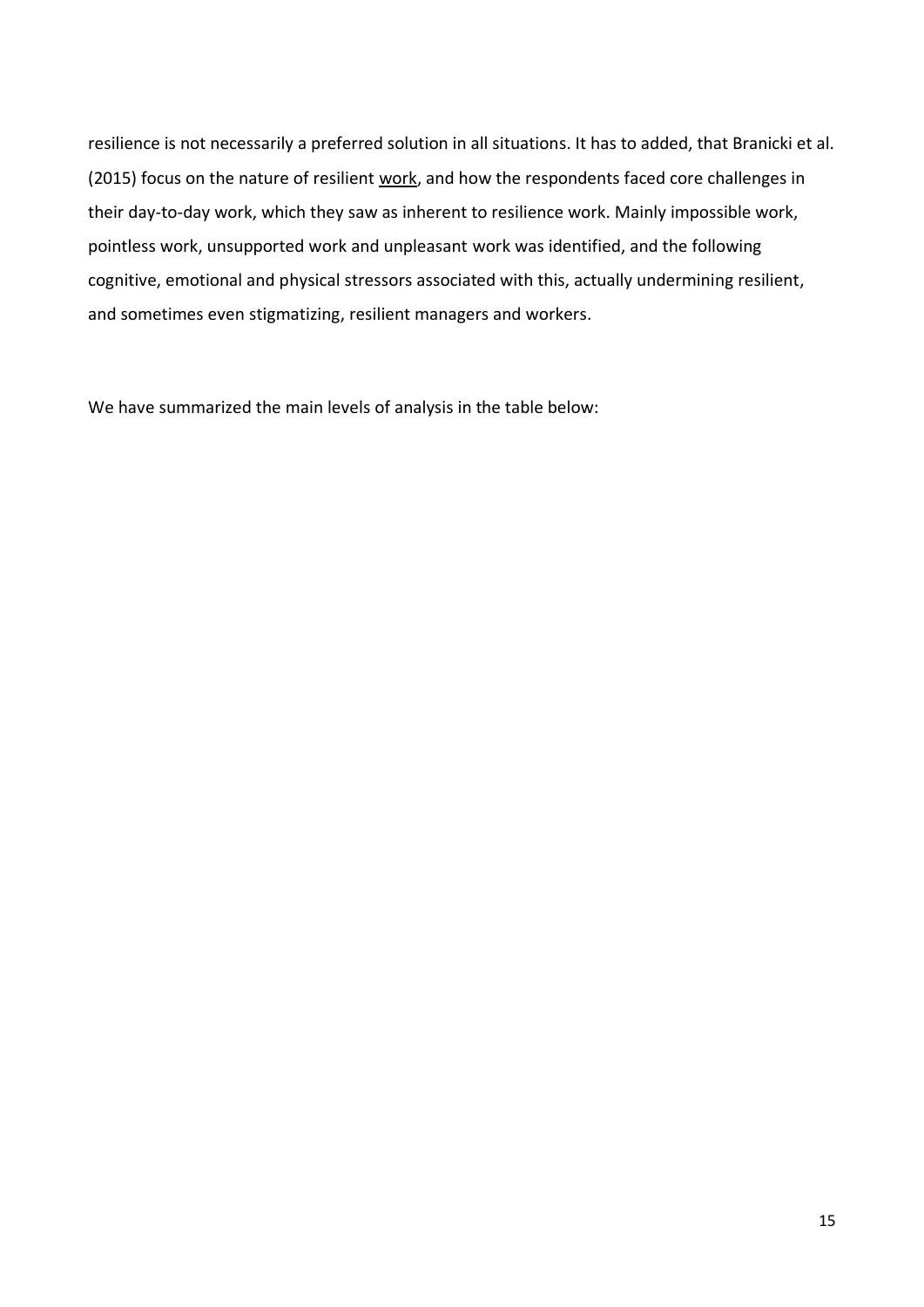| Level                           | <b>Definition</b>                                                                                                                                                                                                                                                    | <b>Content</b>                                                                                                                                                                                                                                                                                                                                                                                                                                          | How it is promoted                                                                                                                                                                                                                                                                        |
|---------------------------------|----------------------------------------------------------------------------------------------------------------------------------------------------------------------------------------------------------------------------------------------------------------------|---------------------------------------------------------------------------------------------------------------------------------------------------------------------------------------------------------------------------------------------------------------------------------------------------------------------------------------------------------------------------------------------------------------------------------------------------------|-------------------------------------------------------------------------------------------------------------------------------------------------------------------------------------------------------------------------------------------------------------------------------------------|
| <b>Individual</b><br>resilience | The ability to<br>recover quickly<br>from disruptions<br>in functioning.                                                                                                                                                                                             | The developable capacity to<br>rebound or bounce back<br>from adversity, conflict, and<br>failure or even positive<br>events, progress, and<br>increased responsibility.                                                                                                                                                                                                                                                                                | Resilience-enhancing<br>HRM practices that are<br>intended, implemented<br>and perceived to offer<br>employees opportunities<br>to 'spring back' from<br>adversity and to develop<br>and maintain resources<br>that strengthen the<br>resilience dimension of<br>psychological capital.   |
| Organizational<br>resilience    | A firm's ability to<br>effectively absorb,<br>develop situation-<br>specific responses<br>to, and<br>ultimately engage in<br>transformative<br>activities to<br>capitalize on<br>disruptive surprises<br>that potentially<br>threaten<br>organizational<br>survival. | An organization's capacity<br>for resilience is embedded<br>in a set of individual level<br>knowledge, skills, and<br>abilities and organizational<br>routines and processes by<br>which a firm conceptually<br>orients itself, acts decisively<br>to move forward, and<br>establishes a setting of<br>diversity and adjustable<br>integration that enables it to<br>overcome<br>the potentially debilitating<br>consequences of a<br>disruptive shock. | Strategic human<br>resource<br>management systems<br>are instrumental in<br>developing the requisite<br>knowledge, skills,<br>abilities and other<br>attributes (KSAOs) and<br>in<br>invoking the appropriate<br>collective routines and<br>processes to generate<br>resilience outcomes. |

## Conclusions

In a medium-time perspective - will radical global changes happen more frequently, and if so is the demand for extreme individual resilience, as a basis for organizational resilience increase also? And can, or should, this be based on an everyday resilience among average employees in a normal company or organization? These are some of the questions posed in the wave of the COVID-19 pandemic. Whether training in resilience is the answer to all disruptive changes is difficult to say. The resilience findings are perhaps characterized by a certain degree of self-selection - mainly emerging from studies of "the survivors" stories on how they tackled the disruptions. Resilience could therefore be seen as a behavioral expression of cognitive, sensemaking processes behind, and it open for a lot of conceptual and methodological questions.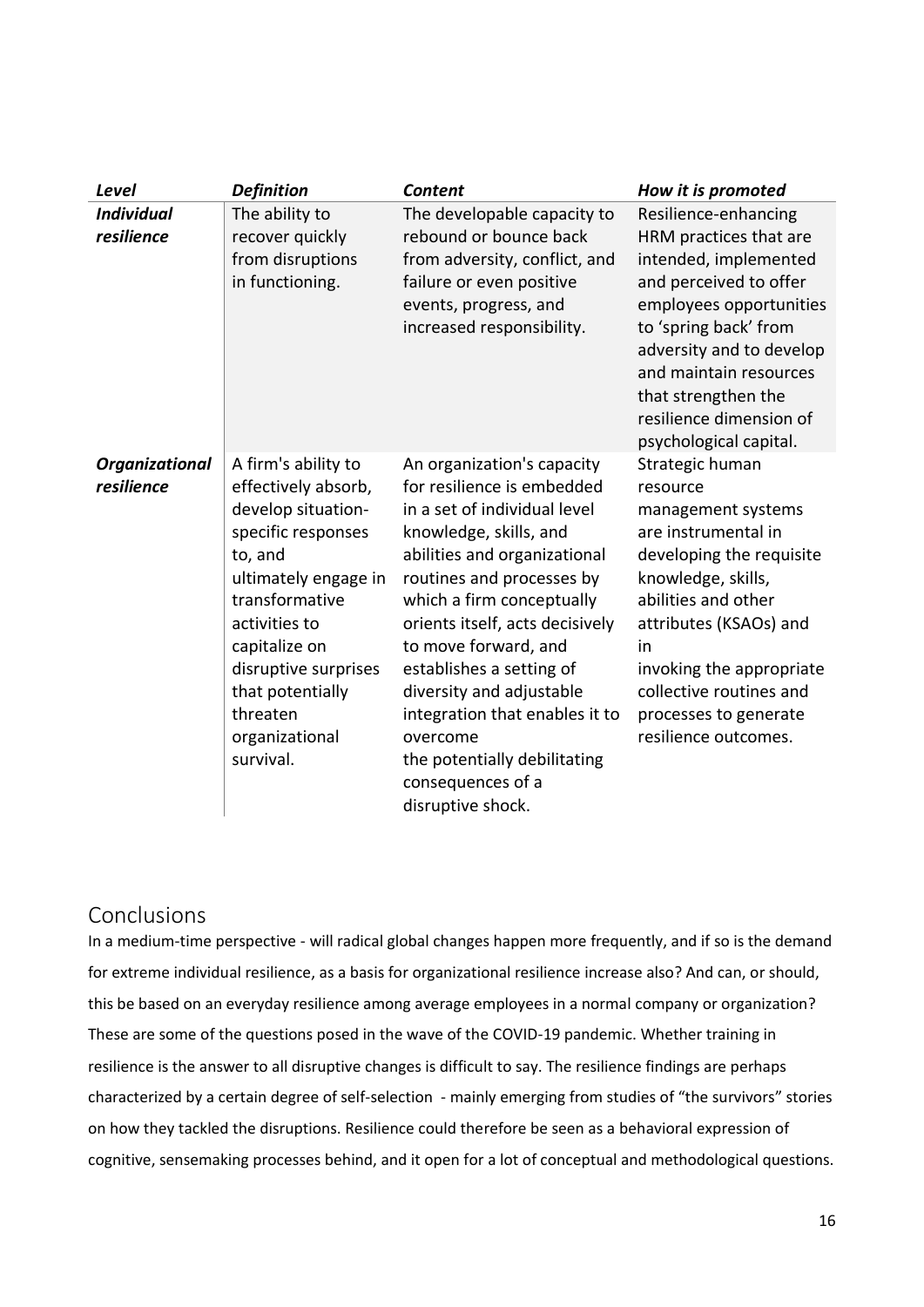But in the absence of better concepts to describe how individuals can explain what is going on, and companies can pursue collective level training goals, resilience seems to be a plausible solution. Seen in relation to the present COVID-19 pandemic, HR-strategies emerges more and more central, but most of the policies and programs have been made for managing people at the workplace, not at home.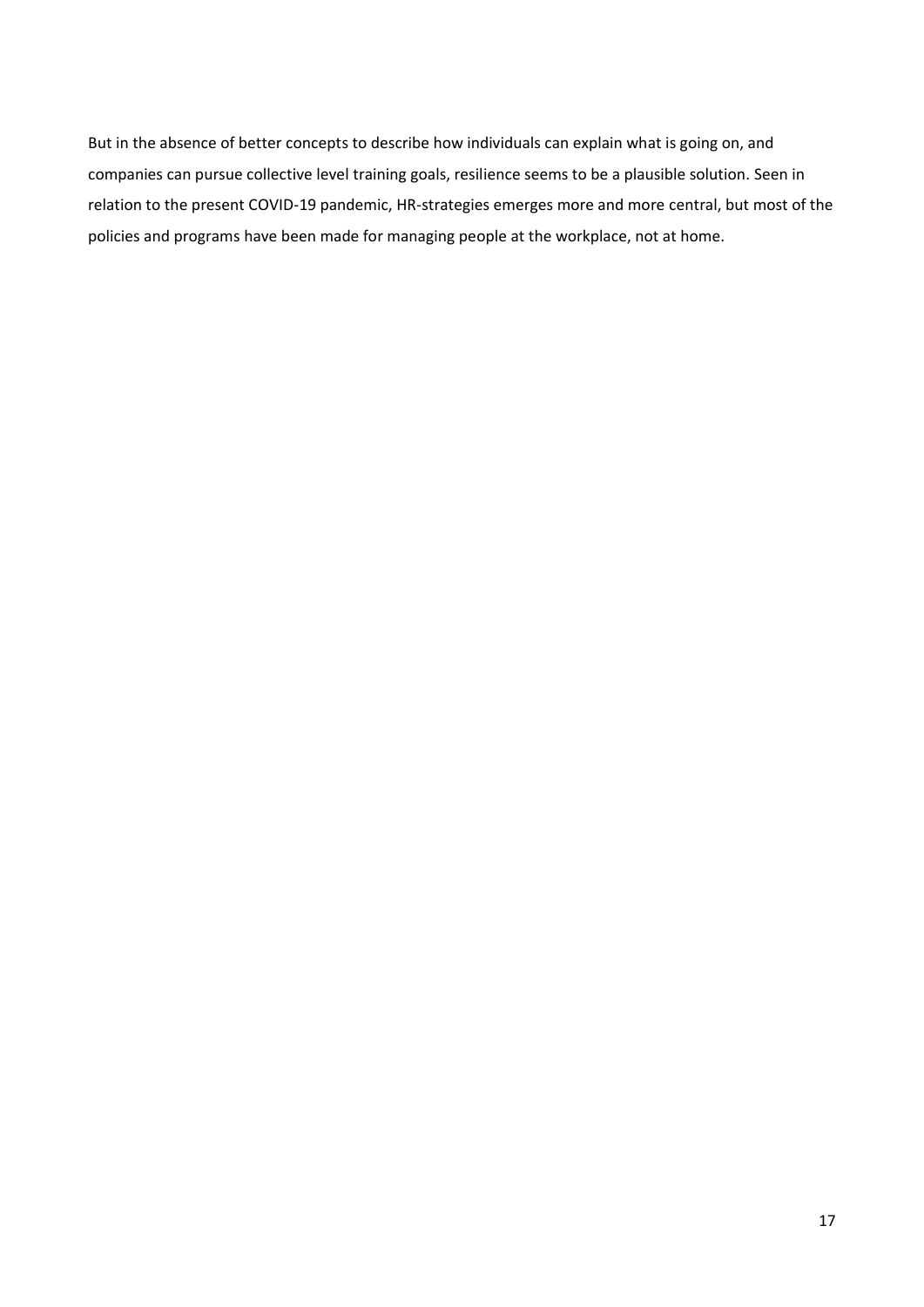References

- Alliger, G.M.; C.P. Cerasoli; S.I. Tannenbaum and W.B. Vessey (2015). Team resilience: how team flourish under pressure, in Organizational Dynamics, 44, 176-184.
- Andersen, T. and Hällstén, F. (2015). 'Nordic HRM Distinctiveness and Resilience', in Dickman, M.; C. Brewster and P. Sparrow (eds.): *Contemporary HR issues in Europe, 3rd. ed*. London: Routledge.
- Andersson, T. (2014). Sociala resurser avgörande för organisatorisk resiliens även i teknikorianterade organisationer, in Tengblad, S. & M. Oudhuis: *Organisatorisk resiliens - vad är det som gör företak och organisationer livskraftiga*. Lund: Studentlitteratur.
- Aguinis, H.; I. Villamor and K.P. Gabriel (2020): Understanding employee responses to COVID-19: a behavioral corporate social responsibility perspective, in *Management Research: Journal of the Iberoamerican Academy of Management*, Vol. 18, No. 4, pp. 421-38.
- Bardoel, A. et al. (2014) Employee resilience: an emerging challenge for HRM. *Asia Pacific Journal of Human Resources*, 52, 279-297.
- Bennett, J.B.; C.A. Aden; K. Broome; K. Mitchell and W.D. Rigdon (2010). Team resilience for young restaurant workers: research-to-practice adaptation and assessment, in Journal of Occupational Health Psychology, vol. 15, no. 3, pp. 223-236.
- Branicki, L.; V. Steyer and B. Sullivan-Taylor (2016). Why resilience managers aren't resilient, and what human resource management can do about it, in *International Journal of Human Resource Management*.
- Caiguiri, P.; H. De Cieri; D. Minbaeva; A. Verbeke and A. Zimmerman (2020): International HRM insights for navigating the COVID-19 pandemic: implications for future research and practices, in *Journal of International Business Studies, June 2, 1-17.*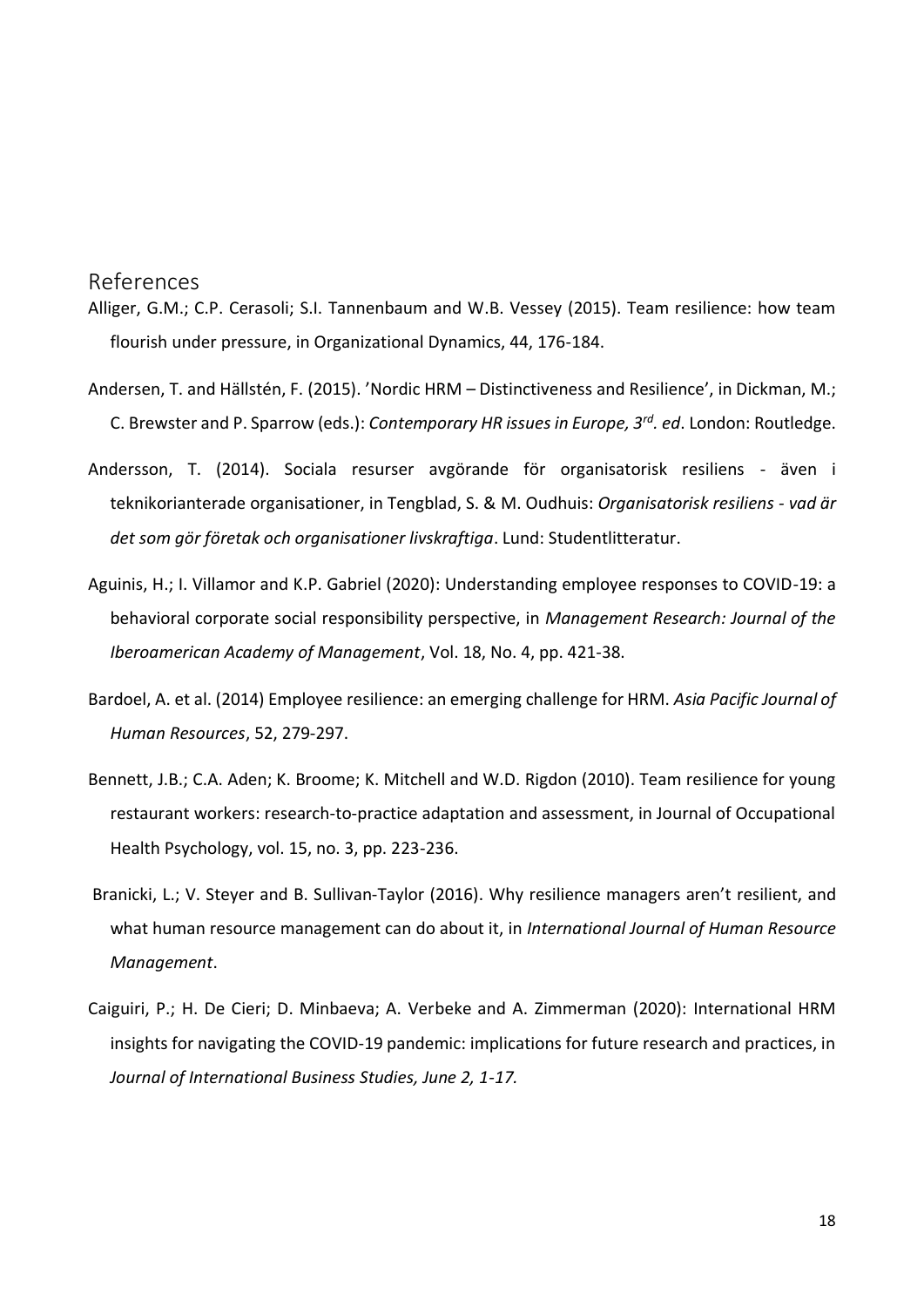- Cooper, C. L. et al. (2014): CALL FOR PAPERS: Resilience, HRM practice and impact on organizational performance and employee well-being, in *International Journal of Human Resource Management*, 2015 Special issue.
- Cyntia A. Lengnick-Hall, T. E. Beck & M. L. Lengnick-Hall (2011). Developing a capacity for organizational resilience through strategic human resource management. *Human Resources Management Review,* 21 (2011) 243-255.
- Elsbach, K. D. (2003). Relating physical environment to self-categorizations: Identity threat and affirmation in a non-territorial office space. *Administrative Science Quarterly*, 48, 622-654.
- Gustavsen, B. (2012): Workplace cooperation kay to Nordic model's success, in *Nordic Labour Journal*, December, p. 1-7.
- Hendrix et al. (1994). Organizational and extraorganizational factors affecting stress, employee wellbeing, and absenteeism for males and females. *Journal of Business and Psychology,* December, Volume 9, [Issue 2,](http://link.springer.com/journal/10869/9/2/page/1) pp 103-128.
- Hollings, C.S. (1973). Resilience and stability of ecological systems, Annual Review of Ecology and Systematics, 4:1-23.
- Jørgensen, P. S. (2017): *Robuste børn - Giv dit barn ansvar, livsmod og tiltro til sig selv*, Kristeligt Dagblads Forlag.

Kotter, J.P. (2012). Accelerate, in *Harvard Business Review*, November.

Levin, S.A. (1999). *Fragile dominion: complexity and the commons*, Reading MA: Perseus Books.

- Nilakant, V.; B. Walker; K. Rochford and K. van Heugten (2013): Leading in a Post-disaster Setting: Guidance for Human Resource Practitioners, *New Zealand Journal of Employment Relations*, 38(1): 1-13.
- Prehn, A. (2014): "Framestorm", Ch. 8., in Gørtz, K. and T. Gaihede (eds.): 2014): *Coaching i nyt perspektiv- en metodebog*, Copenhagen: Hans Reitzels Forlag.

Rappaport, R.A. (1978). "Maladaptations in social systems", pp. 49-87, in J. Friedman and M.J.